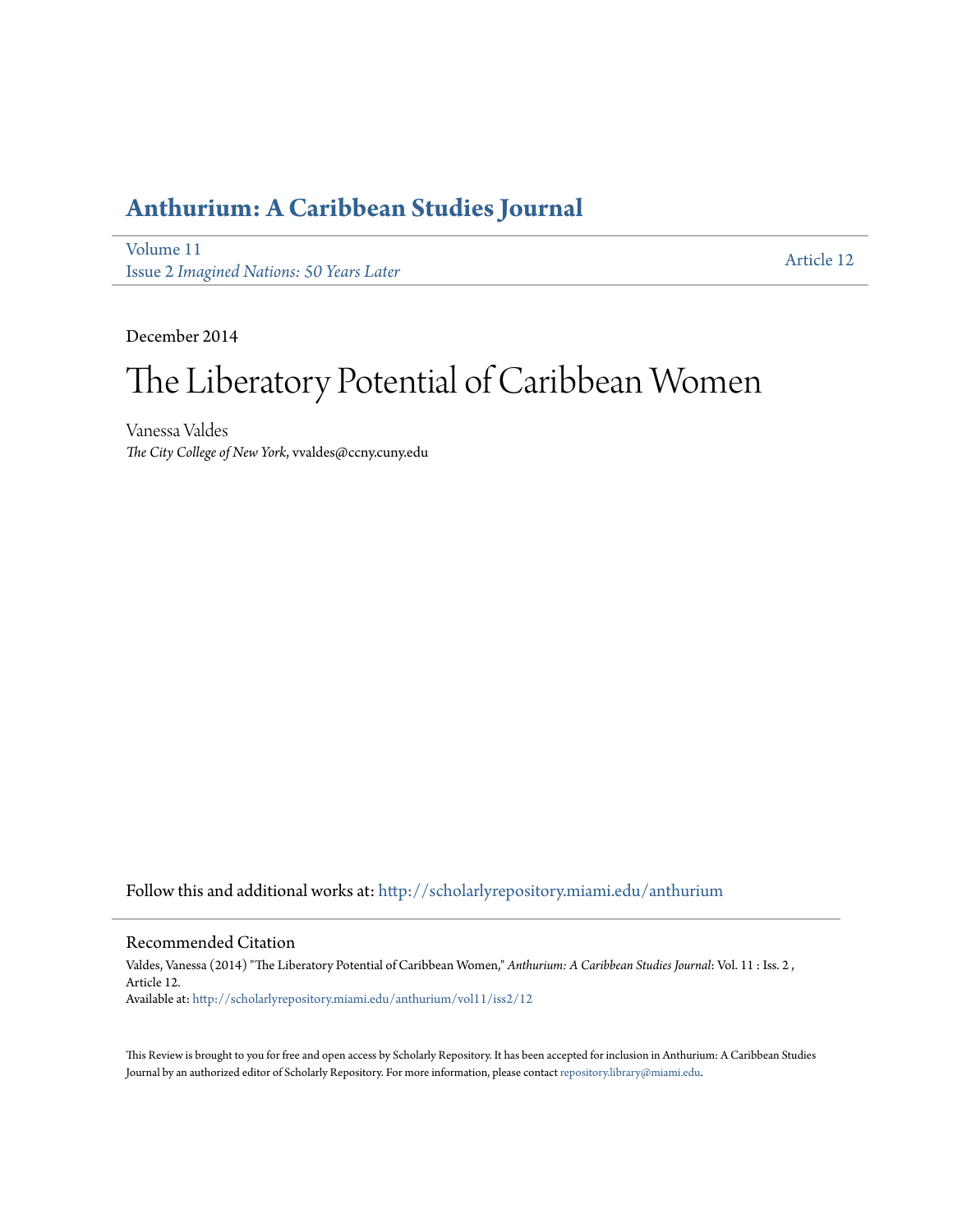## *The Liberatory Potential of Caribbean Women*

Vanessa K. Valdés, The City College of New York

Myriam J. A. Chancy, *From Sugar to Revolution: Women's Visions of Haiti, Cuba, and the Dominican Republic*. (Ontario: Wilfred Laurier University Press, 2012), xxxiii + 301pp.

Myriam Chancy's latest study is a stunning achievement in comparative analysis of Caribbean cultures. It is simply a master class for those of us who attempt to make sense of the complex histories of the region and the written works and visual arts that result. In this rich text, Chancy juxtaposes works by women of Cuba, Haiti, and the Dominican Republic, highlighting the long-standing relationships of the nations of Hispaniola and the largest Antillean island. Chancy divides the book into three parts, each dedicated to one of the three countries of the title; each part contains two chapters, one of critical analysis and the other a full conversation with an artist. The inclusion of an interview with an artist immediately after extensive critical analysis may be discomfiting at first for the reader, and yet it lends an element of polyphony to the text, highlighting the hollowness of critical distance that many of us as scholars employ when writing and teaching.

In her preface, she challenges the disciplinary exile in which Haiti is placed with respect to American, Latin American, and Caribbean Studies, writing: "that [her] intention is to highlight the ways that *racist* essentialism has demarcated Haitians and other groups of African descent within the Caribbean as subalterns without agency" (xv). She develops this argument in her substantial and impressive introduction, "*Y donde esta tu abuela?*: On the Respective Racial (Mis)Identifications of Haiti, Cuba, and the Dominican Republic in the Context of Latin America and the Caribbean." A riff on a well-known saying in the Spanish Caribbean, made most famous by Fortunato Vizcarrondo's poem " $\chi$ Y tu agüela, a'onde ejta?" (1942), Chancy's introduction is a sustained examination of the erasure of Haiti within these disciplines, written with the explicit intent to "expose hypocrisies in fields often devoted to uplifting the marginalized and giving voice to the voiceless" (xv). She makes a strong case that the dismissal of Haiti in Latin Americanist scholarship produced across the Americas reveals a hemispheric anxiety about blackness in general. She goes on to highlight the work of "scholars Susan Buck-Morss, Sibylle Fischer, and Michel Rolph-Trouillot [who] have each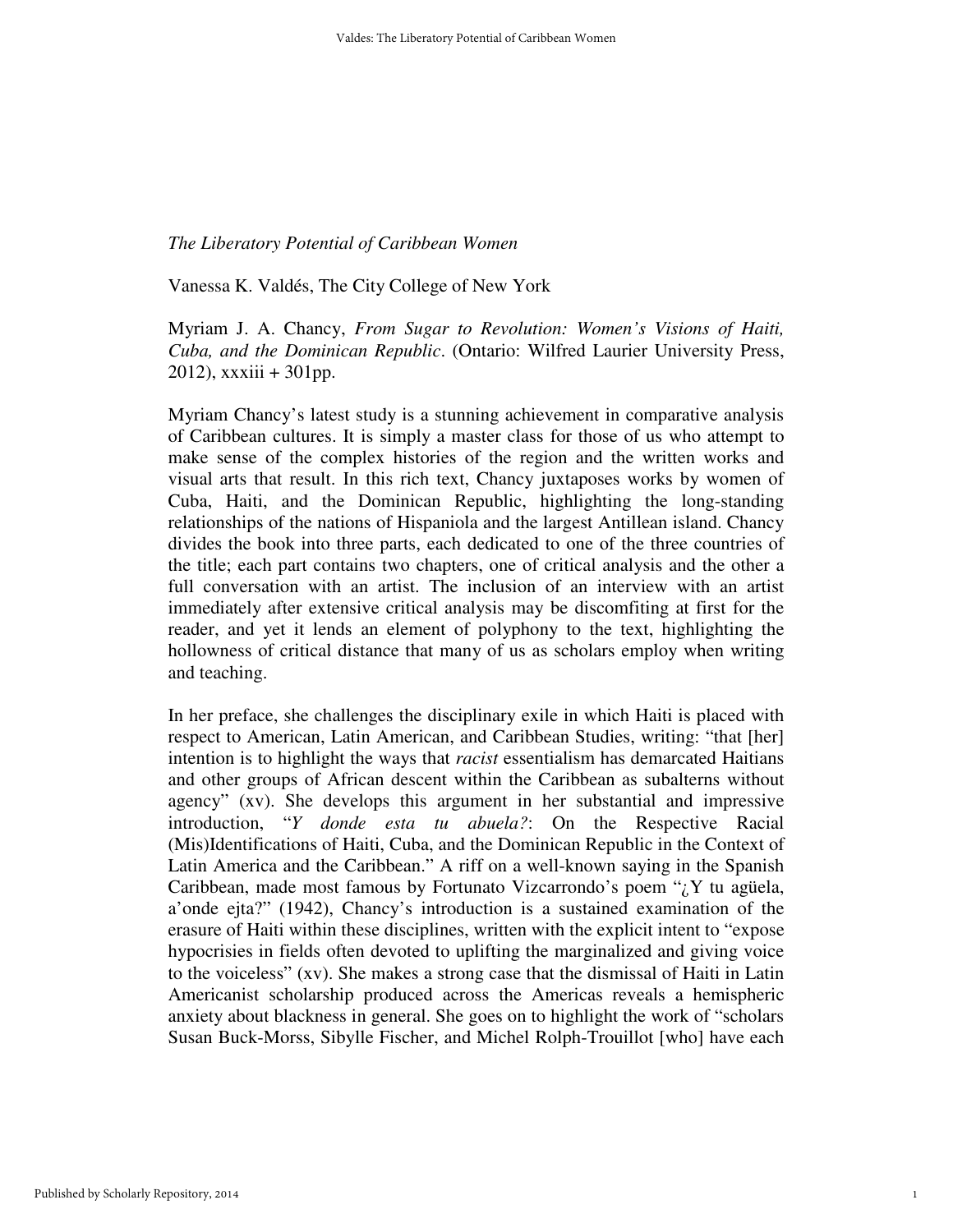sought to demonstrate Haiti's centrality in philosophical discourses of modernity, liberation, and enlightenment" (35). For her, these intellectuals are exceptional, as she charges: "the silence cloaking Haiti's role in the universal or 'world' playground of modern history is more profound than merely an absence occasioned by the process of historicization; it is a deliberate, even violent occlusion" (35). She then concludes this section by demonstrating the extent to which the construction of the nationalisms of Cuba and the Dominican Republic is dependent upon a contradistinction to Haiti. For her, sovereignty, sugar, and revolution have not only shaped these islands, they are the threads by which Haiti, Cuba, and the Dominican Republic are inextricably tied. The women writers and artists of her study interrupt predominant academic discourses about these nations; acting as archeologists, they excavate the sites of amnesia within nationalisms constructed, controlled, and disciplined by explicitly heteropatriarchal cultures, thereby contributing to the new definitions of nationhood (xxi-xxiii).

She dedicates the first part of her text to Haiti and the role of sugar in the development of the island's history. In the first chapter, "Facing the Mountains: Dominican Suppression and the Haitian Imaginary in the Works of Julia Alvarez and Edwidge Danticat," Chancy foregrounds the commonalities shared by the nations of Hispaniola that have been obscured by political leaders of both countries. In one striking section, she features Dominican and Haitian civil resistance to the U.S. Occupation in both countries (Haiti, 1915-1934; the Dominican Republic, 1916-1924), a historical moment that has gone woefully understudied. In less than ten pages, she reveals how in the first decades of the twentieth century, there was aid and support against the occupying forces of the United States among the populations of these nations, and yet knowledge of this episode and indeed, of shared histories, have been lost in subsequent decades. For her, Julia Alvarez's *In the Name of Salomé* (2000), *How the García Girls Lost Their Accent* (1992), and *In the Time of the Butterflies* (1994) are emblematic of Dominican and Dominican American anxieties about race and class, as poverty and blackness have been assimilated in the Dominican imaginary for decades now as "Haitian." Chancy then juxtaposes Alvarez's texts with Angie Cruz's novel *Let It Rain Coffee* (2005), which she suggests offers a more complete reflection of the multiracial Dominican nation. After a historical overview of the Parsley Massacre of 1937, she then moves on to Edwidge Danticat's *The Farming of Bones* (1999), a novel which also calls attention to the common traumas suffered by the inhabitants of Hispaniola on both sides of the border. Chancy follows the chapter with an informative interview with Edwidge Danticat that she titles "Recovering History 'Bone by Bone'."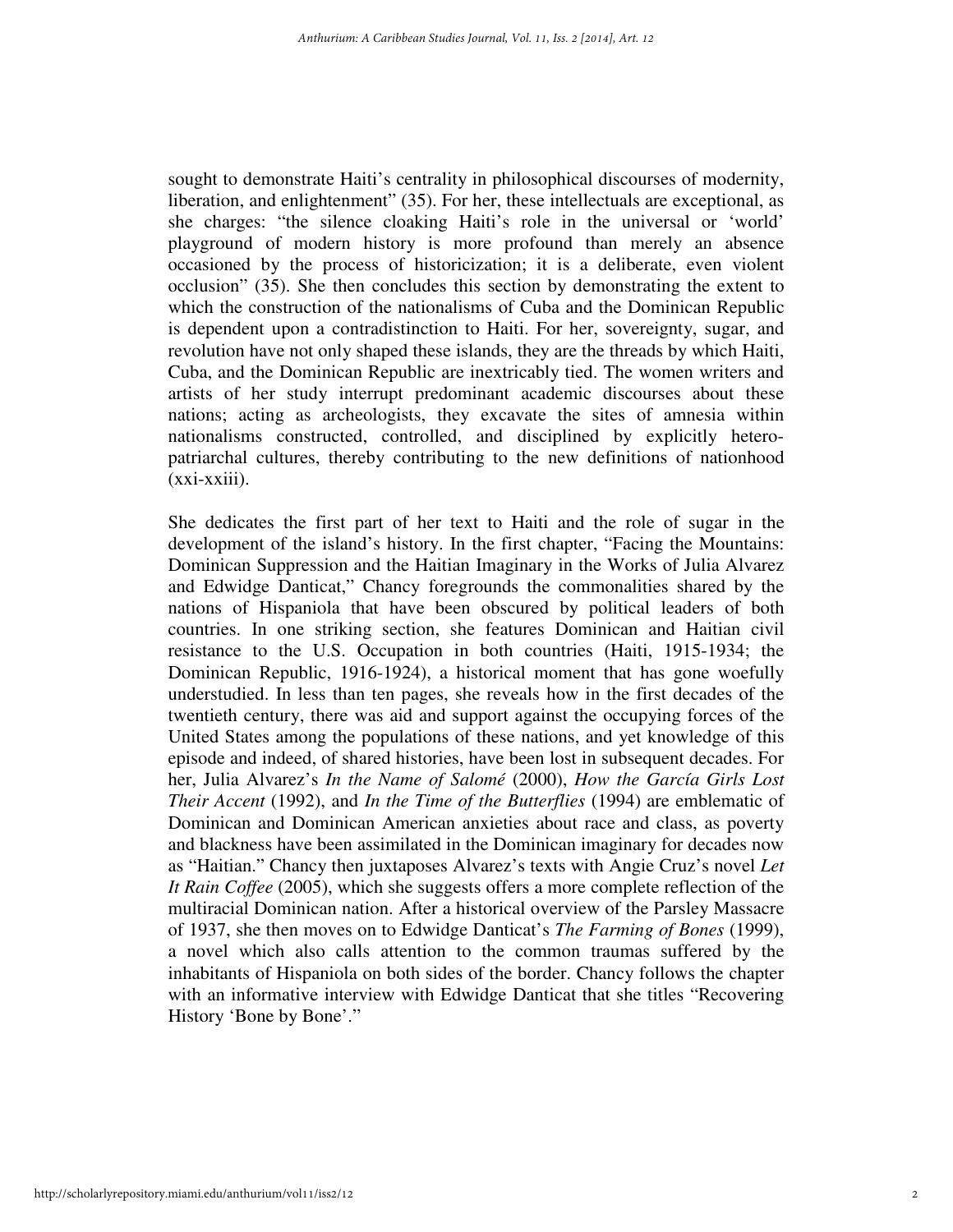In the second part, an analysis of sovereignty using Cuba as a case study, Chancy analyzes the theme of sovereignty. She immediately delves into critical analysis in her third chapter, "*Travesía*: Crossings of Sovreignty, Sexuality, and Race in the Cuban Female Imaginaries of Zoé Valdés, Nancy Morejón, and María Magdalena Campos-Pons." These artists demonstrate the potential of women to subvert traditional roles and more broadly a political reality that has been clearly weakened in the decades since the Revolution. For Chancy, Zoé Valdés's *Yocandra in the Paradise of Night* (1997) and *I Gave You All I Had* (2000) reveal the fragmented and incompletion of this island's fight for sovereignty. In the embers of revolution, both the novelist Valdés and the critic Chancy identify women as the key to the securing of a more humane and just Cuba. Chancy next analyzes several poems by Nancy Morejón, one of Cuba's most famous living poets and writers. She provides a nuanced reading of Morejón's "Mujer Negra" (1975), a widely-anthologized poem in which the poet re-inscribes Cuban nationalism by including black women thereby rendering them visible as active participants in the nation. Finally, she analyzes the work of María Magdalena Campos-Pons. In her series of photographs *When I Am Not Here / Estoy Allá*  (1994-1997), as well as in her performance piece *The Seven Powers Come by the Sea* (1992), the artist invokes the sacred entities of *Regla de Ocha*, the syncretic Afro-Cuban religion. What Morejón accomplishes in written word, Chancy argues that Campos-Pons does in her art, using her own black female body as a site of the sacred and therefore inviolate in spite of the history of the exploitation of black women throughout the hemisphere. She follows this with a dialogue with Campos-Pons entitled "Recovering Origins."

In the third part of her study, Chancy relates the theme of revolution to the Dominican Republic. Her fifth chapter is "Subversive Sexualities: Marilyn Bobes, Achy Obejas, and Loida Maritza Pérez on Revolutionizing Gendered Identities against Cuban and Dominican Landscapes." She begins with an examination of a sculpture by Dominican artist Dorandy Mercado; entitled *Mujeres: Dominican Men's Favorite Sport* (2010), it is the female form composed of baseballs. Mercado juxtaposes the motifs of sport, sexuality, and violence in her meditation on the relationship between men and women in the Dominican national imaginary. For Chancy, the piece evokes the supposed debauchery of women of African descent throughout the region; she then contrasts this with literary representations of lesbianism in the works of a Cuban, a Cuban American, and a Dominican American writer who are writing against a taboo that remains in firmly entrenched throughout the region. For her, the suppression of Caribbean women's homosexuality underscores discourses of nation that are ingrained in race (whiteness) and gender (masculinity). Marginalized sexualities of women therefore represent an alternate liberatory space not only on the individual level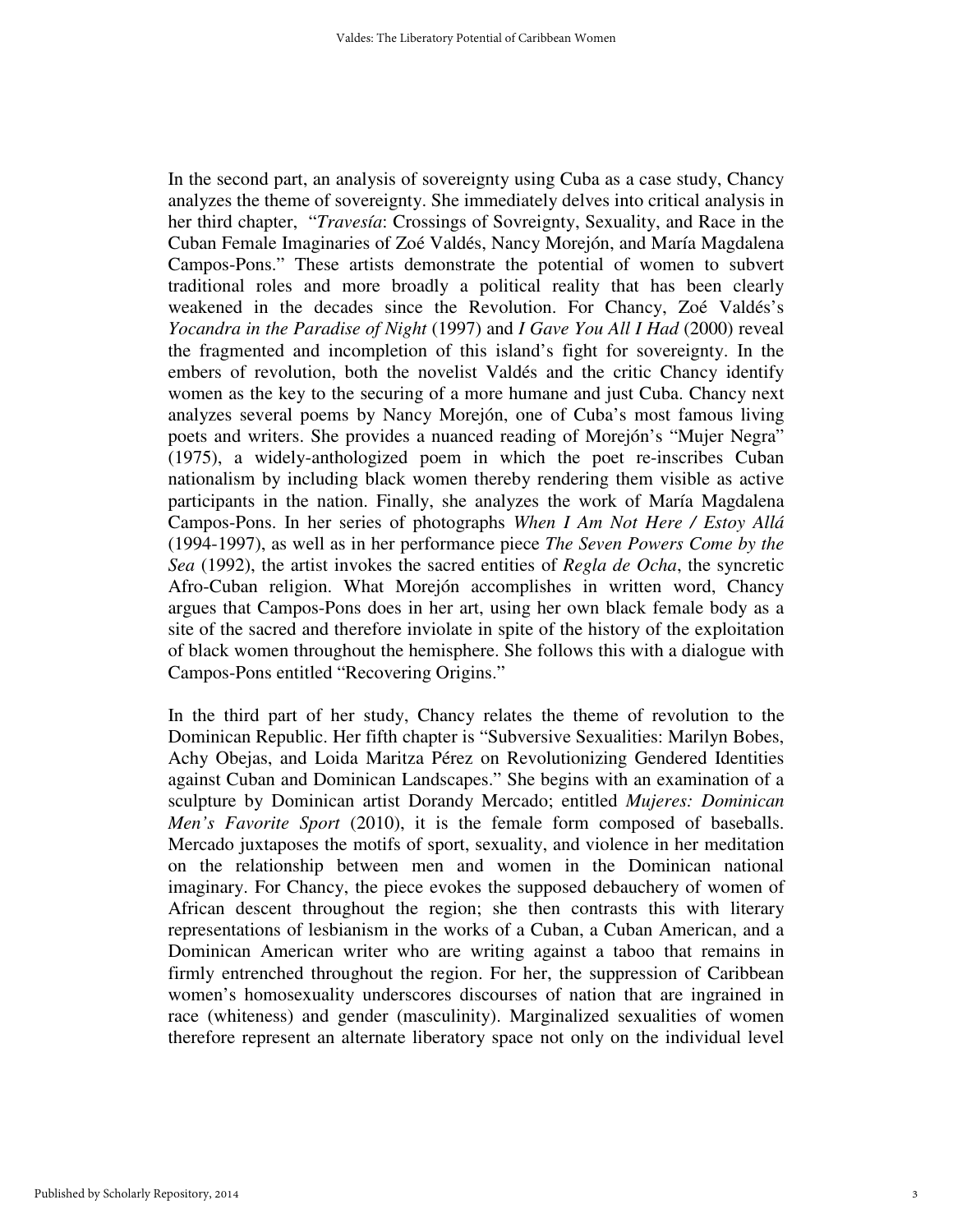but indeed for the community that is the nation as a whole. In their short stories "Somebody Has to Cry" (1998) and "We Came All the Way from Cuba So You Could Dress Like This?" (1998), Marilyn Bobes and Achy Obejas respectively provide visions of lesbianism within Cuba and in exile. With Bobes's protagonist Maritza, who we learn of through the voices of her friends after her suicide, her life is rendered visible in death. Indeed, though the protagonist is compelled to live a heterosexual existence, it becomes clear in the aftermath of her death that her friends, those who had denied her, recognized who she was in all of her complexity. For Chancy, there exists therefore a potential for the creation of alternate emancipatory spaces within a society that marginalizes that which it acknowledges. Achy Obejas's short story shows the convolution of exile in that there is often the maintenance of traditional cultures within the new space. Nevertheless, migration to the United States offers the Cuban exile the potential of self-actualization. Chancy ends the chapter with an analysis of Loida Maritza Pérez's outstanding novel *Geographies of Home* (1999). Unlike the small number of critics who have examined this book (myself included), Chancy focuses on the insidiousness of anti-Haitianism within the Dominican imaginary as represented in the novel by Marina, the mentally ill sister of the protagonist. She follows this with an interview with Pérez herself.

Chancy concludes her study with "*Non progredi regredi est*: The Making of Transformative Visions." Though brief, the conclusion summarizes the preceding work as well as puts forth important questions about the future of Caribbean scholarship and of the region as a whole. Placing women's stories and their lives at the center of the region's history allows for a reconsideration of episodes previously rendered unimportant and this act in and of itself she considers to be revolutionary. She writes: "Women's visions as I've explored them throughout this study, in fact, suggest that the destruction of the status quo, the patriarchal, racialized mode of nation-building, need not repeat its wounding violence; there is something that lies beyond it. Indeed, in asserting the collective memories of the underprivileged and discounted classes, and women's place within them, the destruction of the status quo can only but bring about a reconstructive healing" (301). The future of the region therefore is dependent upon the full recognition of and participation by women in all areas of life in all of their raced, sexed, (trans) gendered realities; this study offers but a glimpse of the vast potential that remains untapped.

This text is a remarkable achievement, not only in terms of the depth of knowledge and research it reveals but also due to the writing itself. It is a beautifully *written* study, one in which the language in which she conveys her ideas makes those very arguments all the more convincing. Each part of this study